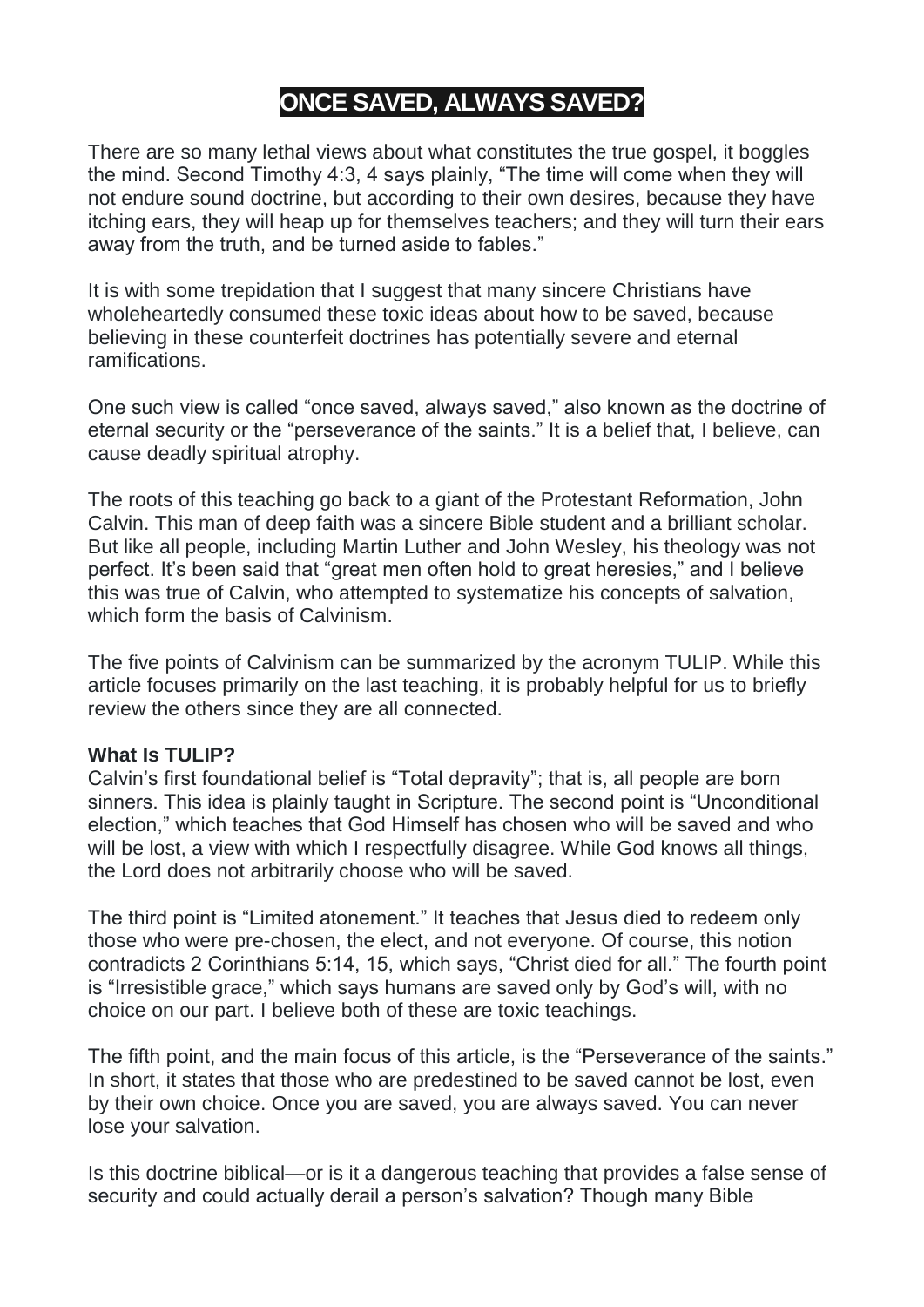references are listed for this concept, we'll look carefully at those most used to support the idea that once a person is saved, he or she is forever locked into that decision.

We'll begin by considering the teaching of unconditional election.

# **Predestination**

Unconditional election (also called "unconditional grace" or "predestination") teaches that before the world was created, God predestinated some people to be saved (the elect) and the rest to continue in their sins and, therefore, be damned, consigned to the eternally burning fires of hell. Human choice, it asserts, plays no role in salvation. A key passage used to support this view is found in the apostle Paul's writings—

*Whom He foreknew, He also predestined to be conformed to the image of His Son, that He might be the firstborn among many brethren. Moreover whom He predestined, these He also called; whom He called, these He also justified; and whom He justified, these He also glorified (Romans 8:29, 30).*

Certainly, Bible passages can be used to support the concept that God knows all things past, present, and future. "All things are naked and open to the eyes of Him to whom we must give account" (Hebrews 4:13). Bible prophecy affirms that God knows the future, but future events do not happen because God "foreknew" them; rather, they are known by God because they will take place.

Moreover, because God knows something will happen does not mean He wills it to happen.

Did God predestinate that only some would be saved? Paul writes elsewhere that God "desires all men to be saved and to come to the knowledge of the truth" (1 Timothy 2:4). If only some are predestined to be saved, why would Jesus offer salvation to all? Christ said, in the closing chapter of the Bible, "*Whoever* desires, let him take the water of life freely" (Revelation 22:17, emphasis added).

The Contemporary English Version Bible translates Romans 8:29 more precisely, stating that God "has always known who his chosen ones would be. He had decided to let them become like his own Son, so that his Son would be the first of many children." While everyone is called to salvation, not everyone responds. But to those who choose to come to Christ, these are transformed into His likeness.

One reason Calvin argued in favor of predestination was to make sure God receives all the glory. He believed that if you have any part to play in your salvation—even your own choice to accept Jesus—then you would deserve some credit. Therefore, he concluded, you really do not have a choice. God's sovereignty, he taught, does not permit human free will.

It's an interesting theory, but it is not biblical.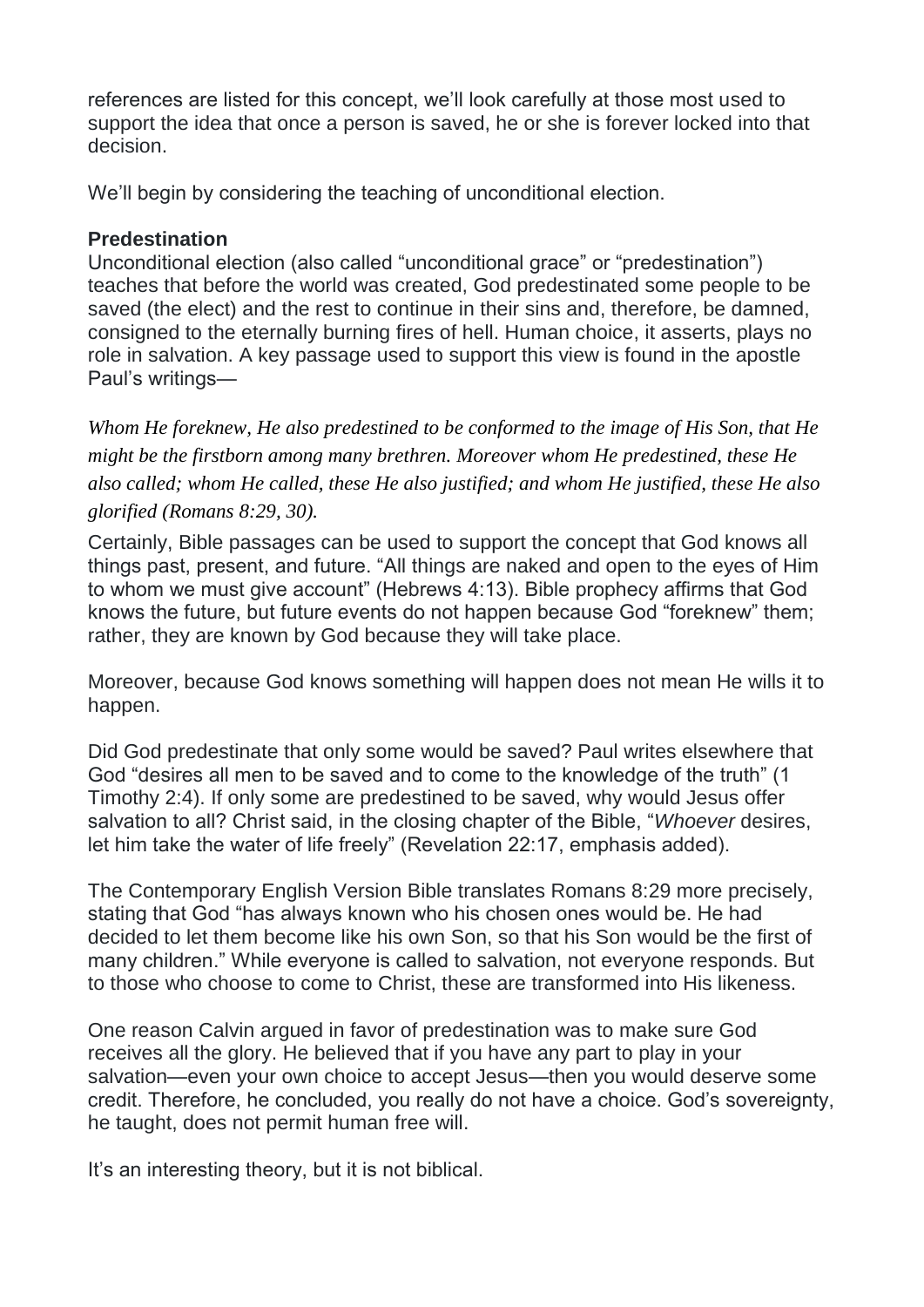I like to think of God's foreknowledge as something like a helicopter pilot flying above a mountain with a one-way tunnel dug through it. Since the mountain is composed of solid granite, the engineers decided to blast only one lane through the rock, placing a stop light at either end so that vehicles would take turns going through the narrow tunnel. But on a particular day, one of the stop lights was broken.

When the pilot looked down, he first saw a big eighteen-wheeler entering one end at sixty miles per hour. Then he noticed a little red sports car zipping into the tunnel from the other end. The helicopter pilot knew what was about to happen; however, his knowledge did not make the inevitable accident occur; he simply had foreknowledge of a coming collision because of his perspective.

God has an all-knowing perspective. He knows whether you are going to be saved or lost, but this knowledge does not take away your free choice. We know this because of the many Scripture passages that demonstrate our freedom to choose. Joshua told Israel to "choose for yourselves this day whom you will serve" (Joshua 24:15). The story of the fall of humanity shows the high value (and high price) that God gave to Adam and Eve when He let them choose whether to obey or disobey Him.

#### **Pharaoh's Heart**

What about the verse in the Bible that says, "The Lord hardened the heart of Pharaoh"? (Exodus 9:12). Did God make Pharaoh stubborn so that He could use him to teach Israel a lesson? Did Pharaoh have no choice whatsoever in whether or not his own heart would be hard? Keep in mind, there are several other verses that indicate Pharaoh hardened his own heart. "Pharaoh hardened his heart at this time also; neither would he let the people go" (Exodus 8:32; see also Exodus 8:15; 9:34; 1 Samuel 6:6). How did Pharaoh's heart become hardened?

I believe God sent circumstances to Pharaoh in order to soften his heart. But the repeated warnings given by Moses were ignored by the Egyptian leader. Every time another manifestation of God's power came upon his land, Pharaoh refused to listen and his heart, by his own choice, became more and more hardened. If he had but submitted to God's messages, his heart would have become soft, pliable, and teachable.

Have you ever noticed that the same circumstances coming to different people do not always produce the same responses? Think of the warm sun that shines on the earth. If you set a lump of clay and a lump of wax side by side underneath the same beams of light, one would become hard and the other would melt. Pharaoh chose to be like clay when God's appeals came to the proud ruler; God's light hardened his heart.

Predestination teaches that God arbitrarily decides who will be saved and who will be lost. In other words, Pharaoh simply would have had no choice but to be lost. It indirectly teaches that the Lord chooses for some people to sin. But in so doing, it makes Him an accessory to sin. Instead of offering to save you from sin,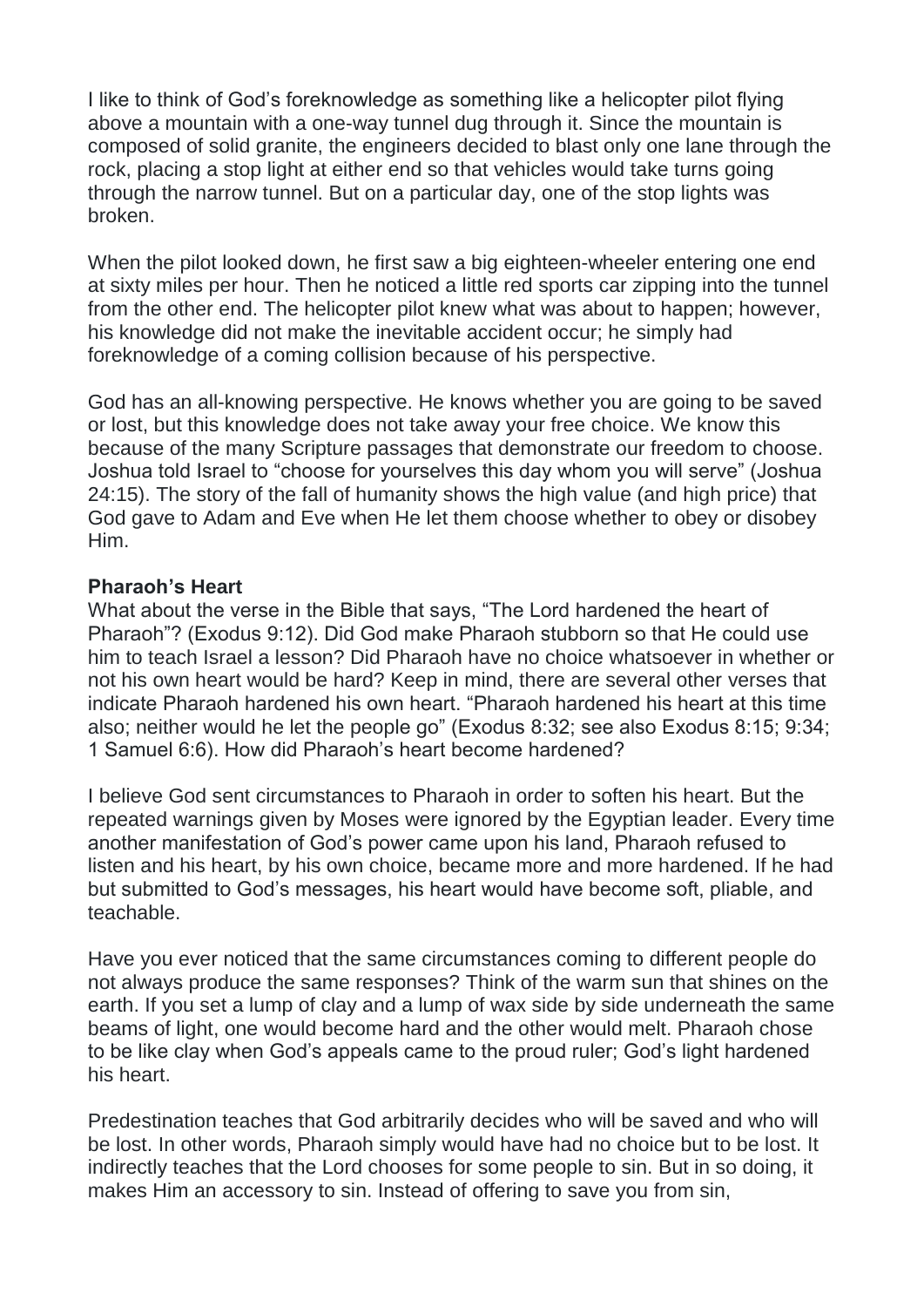predestination presents a God who stands back and allows you to struggle in sin. This is a dangerous belief because it distorts the compassionate character of a God who poured out all of heaven to save us!

God does not harden people's hearts. He is desperate to save everyone. "As I live," says the Lord God, "I have no pleasure in the death of the wicked, but that the wicked turn from his way and live. Turn, turn from your evil ways! For why should you die, O house of Israel?" (Ezekiel 33:11).

He sends us truth to help us move in the right direction. It is the rejection of His messages that make us resistant to light from heaven. When people repeatedly turn away from the appeals of God's agencies, such as Pharaoh did, it is then that they become resistant, hardened like clay, to the further convicting calls of the Holy Spirit.

## **Secure in Christ**

Some may be wondering: "If it's possible to lose our salvation, can we live with any security and assurance of eternal life?" Well, what are the conditions for being secure in our salvation?

Let's consider another passage often quoted to support the theory of "once saved, always saved." A proper understanding of these verses will clear up misconceptions about salvation.

*My sheep hear My voice, and I know them, and they follow Me. And I give them eternal life, and they shall never perish; neither shall anyone snatch them out of My hand. My Father, who has given them to Me, is greater than all; and no one is able to snatch them out of My Father's hand (John 10:27–29).*

A similar verse states, "All that the Father gives Me will come to Me, and the one who comes to Me I will by no means cast out" (John 6:37). It is certainly true that when we hear the Shepherd's voice and come to Christ, we are safe in His hands. No one, not even the devil, can take away our assurance.

But do these verses indicate that once we come to Jesus, we lose the freedom to turn away from Him? We know that the Bible says, "God is love" (1 John 4:8) and that love does not force love. You cannot force someone to love you. Let's face it forced love is rape! God promises that when we freely come to Him, He will never turn us away. Yet it is against the very nature of God to force us to stay with Him if we tire of His kingdom, just as Lucifer grew weary of it. Thus, these passages focus on God's side of the equation. We may trust that when we come to the Lord, we will not be rejected. But we are always free—because of His love—to walk away.

If we abide in Him, God will never let go of us, but we are always free to let go of Him, to stop abiding whenever we please. Faithfulness in a marriage requires commitment on the part of both parties.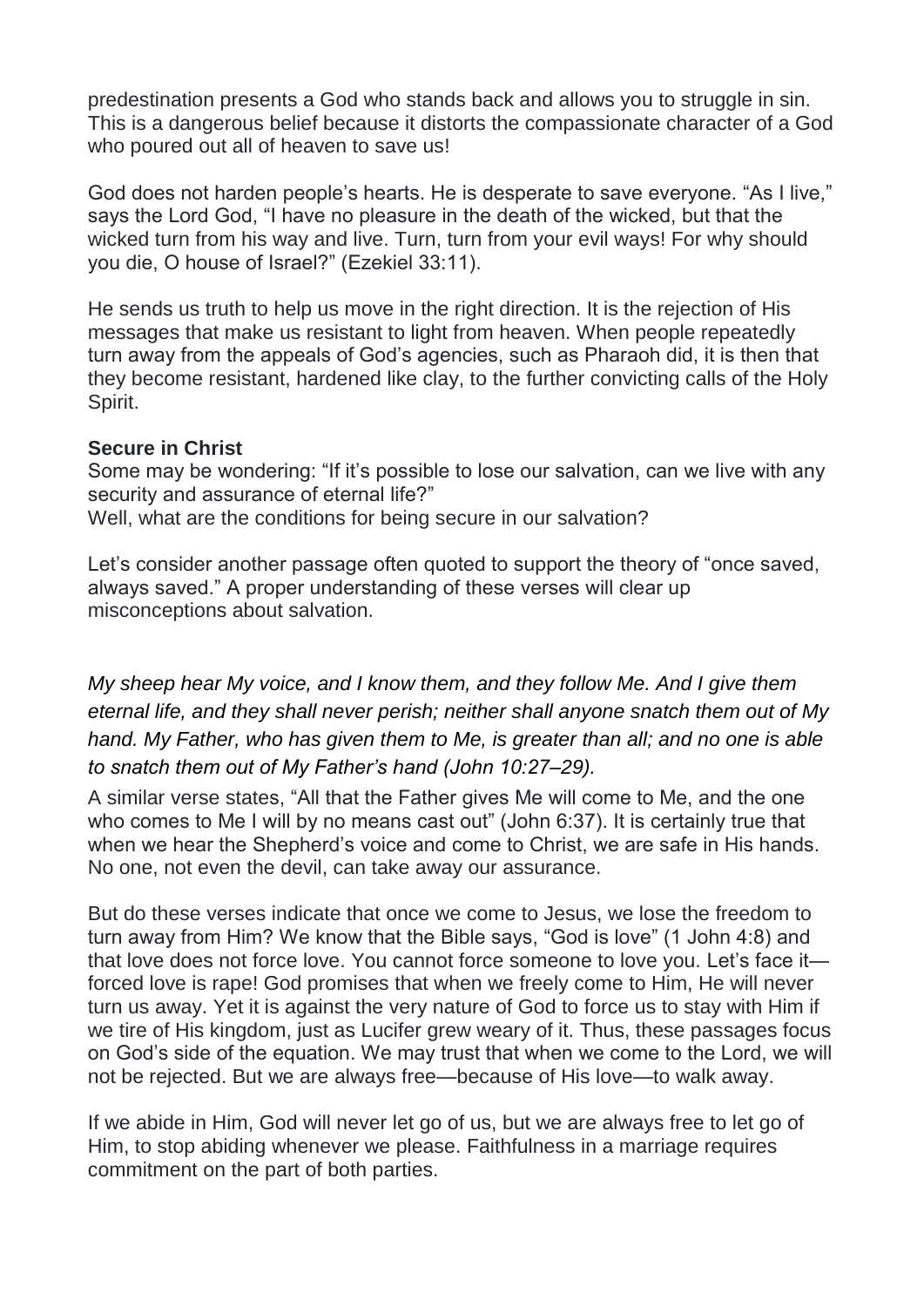The security of our salvation could be compared to putting your money into a bank. Lots of banks like to use the word "security" in their title to emphasize that your money is safe with them. The message they want you to believe is, "You can trust us with your cash."

Suppose you visit a bank and are given a tour of the facilities. One of the tellers shows you all the alarms and cameras set up to catch bank robbers. The teller points out the bulletproof glass, the many security guards, and the secured vault. Finally, you are told your money is federally insured. So, feeling safe, you decide to deposit your money into this bank.

What would happen if, the next day, you decide to withdraw \$100 and that same teller tells you, "You cannot withdraw money from our bank." You protest but are told, "Look, we promise you that your money is in the bank and is secure; you just can't take any of it out." Of course, that's not security—it's robbery! Likewise, when you lose your choice to walk away from God, you are no longer freely serving Him. You have become a hostage.

Still, God wants you to be secure in your salvation. "These things I have written to you who believe in the name of the Son of God, that you may know that you have eternal life, and that you may continue to believe in the name of the Son of God" (1 John 5:13, emphasis added). The condition for knowing you have eternal life is continuing to believe in the name and character of Jesus.

#### **Falling Away**

Once you have accepted Jesus into your life, is it possible to fall away? Consider Jesus' parable of the sower, which describes the gospel seed being spread on different types of soil. Notice what happens when the truth falls onto one type of heart:

*Some fell on stony places, where they did not have much earth; and they immediately sprang up because they had no depth of earth. But when the sun was up they were scorched, and because they had no root they withered away (Matthew 13:5, 6).*

Now, if the seed "immediately sprang up," it means these people welcomed it into their hearts. They believed what they heard, and the seed sprouted. Thus, if it "withered away," something that was once living had died. That means some people who have received salvation at some point lost it because they did not grow deeper roots in Christ.

A Bible example of someone who was chosen by God and even Spirit-filled, but then fell away, was King Saul. He was not picked through a general election, but was chosen by God. Did the Lord choose Saul to make an example of him and then cast him away? No! God chose this Benjamite because he was the Lord's choice. At first Saul was filled with the Spirit and even prophesied, but he allowed pride to spring up in his heart, grieved away the Holy Spirit, and then lost his salvation.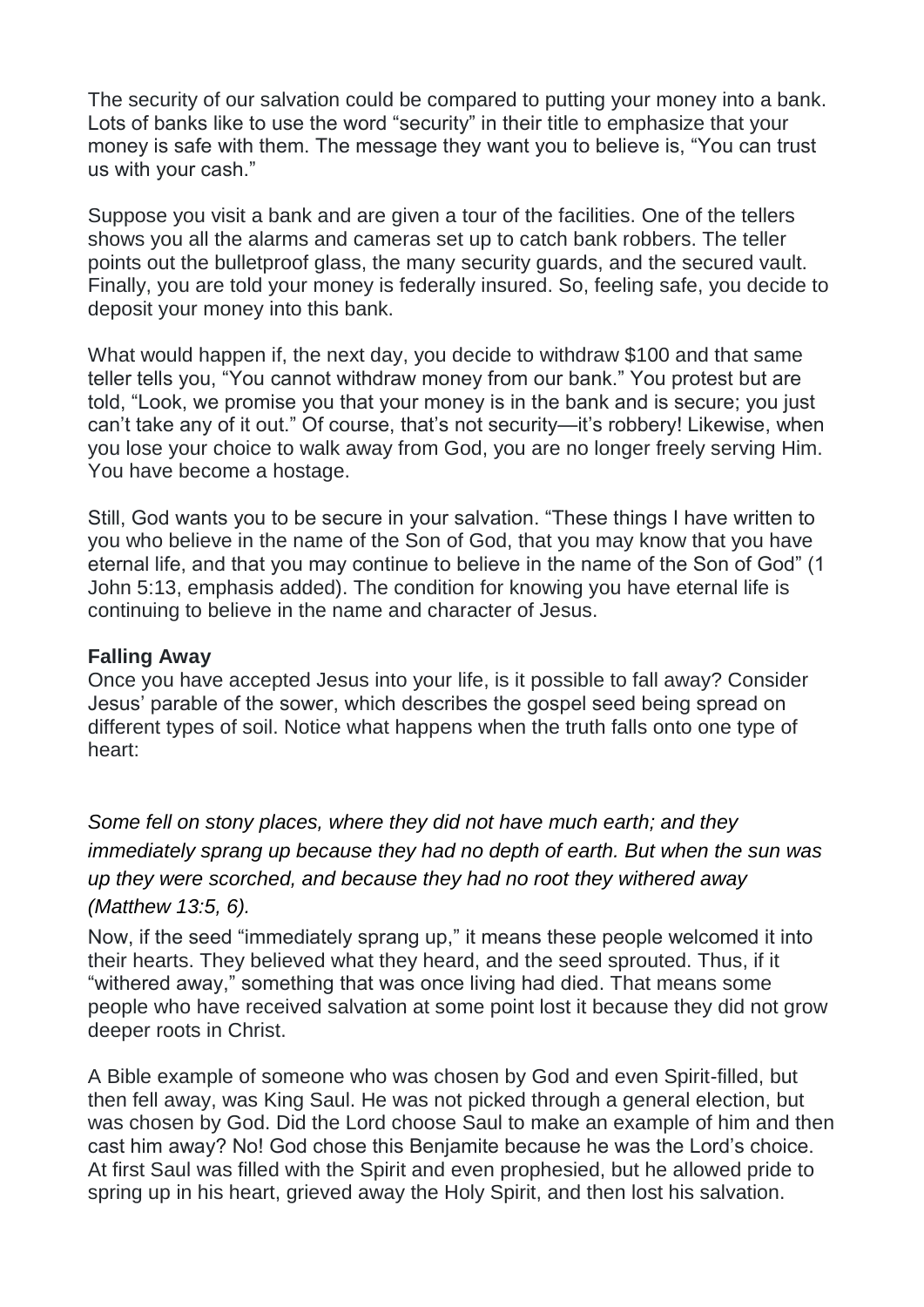Judas was one of Jesus' twelve disciples. When Christ sent him out to preach the gospel (along with seventy others), they all came back to report, "Even the demons are subject to us in Your name" (Luke 10:17). Judas was certainly among this group of successful evangelists and was used by the Lord to witness to others.

We sometimes picture Judas as going around constantly rubbing his hands together with evil delight, trying to steal other people's money. When Judas joined the disciples, his heart had been touched by the teachings of Christ. His intentions were good, yet he eventually allowed his own opinions to guide him more than the teachings of Jesus. Slowly he began to resist the Savior's plans because he felt he knew better and he eventually fell away. Stories of people like Judas, Saul, Balaam, and others are given to us "as examples, and they were written for our admonition" (1 Corinthians 10:11) so that we would not follow in their ways.

Jesus makes it clear in His message to the church of Sardis that if the people did not repent and turn from their bad behavior, they would lose their salvation. "He who overcomes shall be clothed in white garments, and I will not blot out his name from the Book of Life; but I will confess his name before My Father and before His angels" (Revelation 3:5).

## **You Are Chosen**

What then does it mean to be "God's elect"? (Titus 1:1). The Greek word for elect, eklektoi, means "chosen ones" or "picked out." I once heard a minister explain that election means that God has cast His vote for you, the devil has voted against you, and you have the tie-breaking vote. Everyone is called to follow the Lord, but not all respond. When Jesus told the parable of the wedding feast, He described how many of the initial guests made excuses and didn't come. So the king told his servants to "go into the highways, and as many as you find, invite to the wedding" (Matthew 22:9). God has not invited a select few to receive the gospel invitation. He wants as many as possible to enter the kingdom. Jesus ended this story by explaining, "For many are called, but few are chosen" (verse 14).

God's elect are those who respond to His call. Those who heed the Lord's bidding are the chosen ones, but everyone is given the call. The message is to go "to every nation, tribe, tongue, and people" (Revelation 14:6), but not everyone will accept the invitation. Some will even turn to God but then will turn away. "The Spirit expressly says that in latter times some will depart from the faith" (1 Timothy 4:1). How can you depart from the faith unless you were first in the faith?

The doctrine of predestination, as taught by Calvin, is dangerous because it gives people a false sense of security. Paul warned, "I declare to you the gospel which I preached to you, which also you received and in which you stand, by which also you are saved, if you hold fast that word which I preached to you—unless you believed in vain" (1 Corinthians 15:1, 2, emphasis supplied). The word "if" suggests that ongoing faith is a condition for our salvation. If we do not hold fast, we are believing in vain.